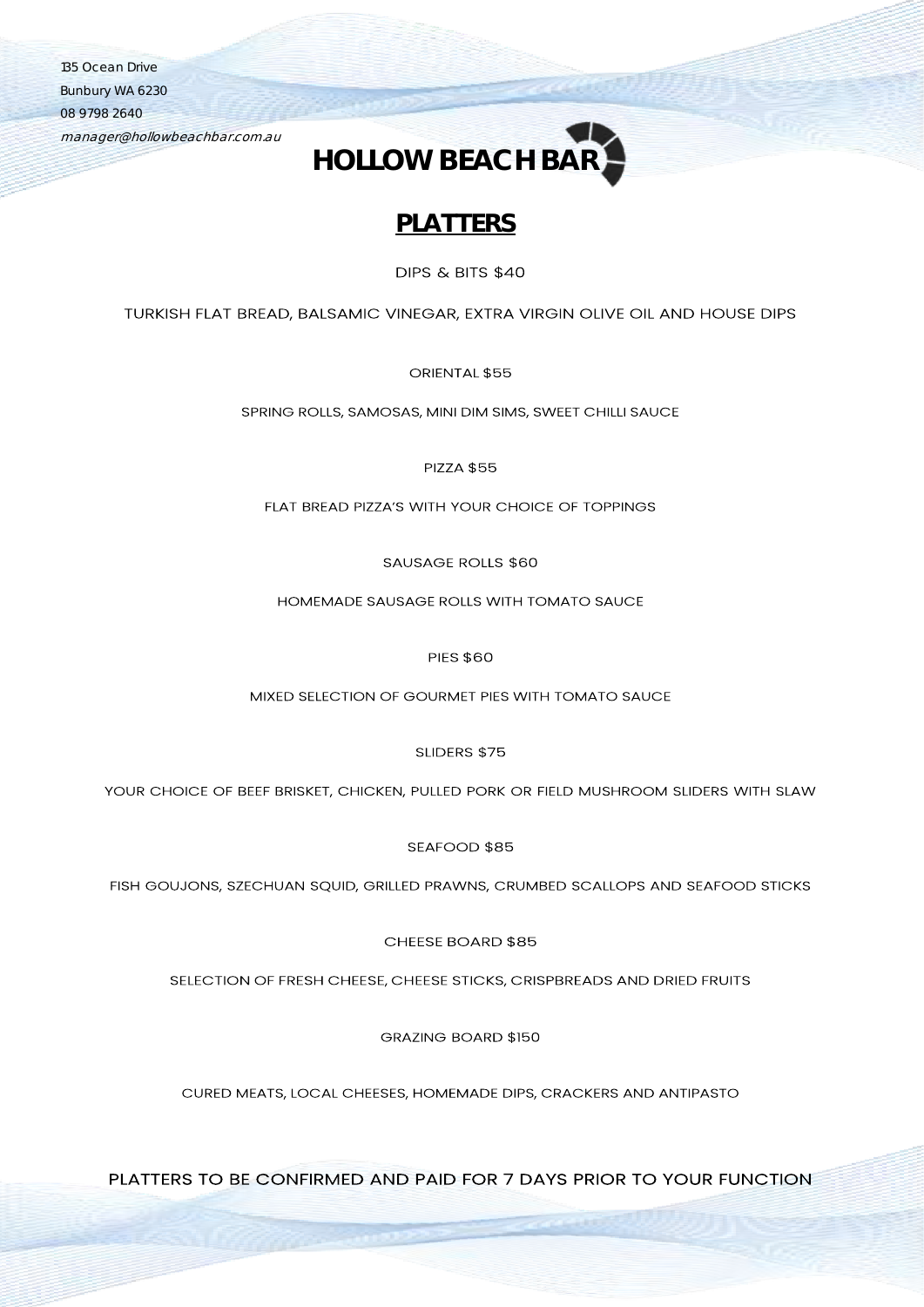135 Ocean Drive

Bunbury WA 6230

08 9798 2640

manager@hollowbeachbar.com.au



## **BOOKING FORM**

| <b>NAME</b>                 |     |
|-----------------------------|-----|
| <b>CONTACT NUMBER</b>       |     |
| <b>EMAIL ADDRESS</b>        |     |
| DATE OF FUNCTION            |     |
| NUMBER OF GUESTS            |     |
| START TIME                  |     |
| <b>END TIME</b>             |     |
| <b>FUNCTION TYPE</b>        |     |
| <b>WRIST BANDS REQUIRED</b> | Y/N |
| <b>BAR TAB</b>              | Y/N |
| <b>BAR TAB AMOUNT</b>       |     |

### **PLATTER ORDER**

| <b>VARIETY</b>       | <b>COST</b> | <b>QUANTITY OF EACH</b> | <b>TOTALS \$</b> |
|----------------------|-------------|-------------------------|------------------|
| <b>DIPS AND BITS</b> | \$40        |                         |                  |
| ORIENTAL             | \$55        |                         |                  |
| PIZZA                | \$55        |                         |                  |
| <b>SAUSAGE ROLLS</b> | \$60        |                         |                  |
| <b>PIES</b>          | \$60        |                         |                  |
| <b>SLIDERS</b>       | \$75        |                         |                  |
| <b>SEAFOOD</b>       | \$85.00     |                         |                  |
| <b>CHEESE BOARD</b>  | \$85.00     |                         |                  |
| <b>GRAZING BOARD</b> | \$150.00    |                         |                  |
| <b>TOTAL</b>         |             |                         | \$               |

**NOTES:**

PLATTERS TO BE CONFIRMED AND PAID FOR 7 DAYS PRIOR TO YOUR **FUNCTION** 

## THE HOLLOW BEACH BAR AND GRILL PTY LTD

BSB: 086-554 ACC 915072619

E: manager@hollowbeachbar.com.au